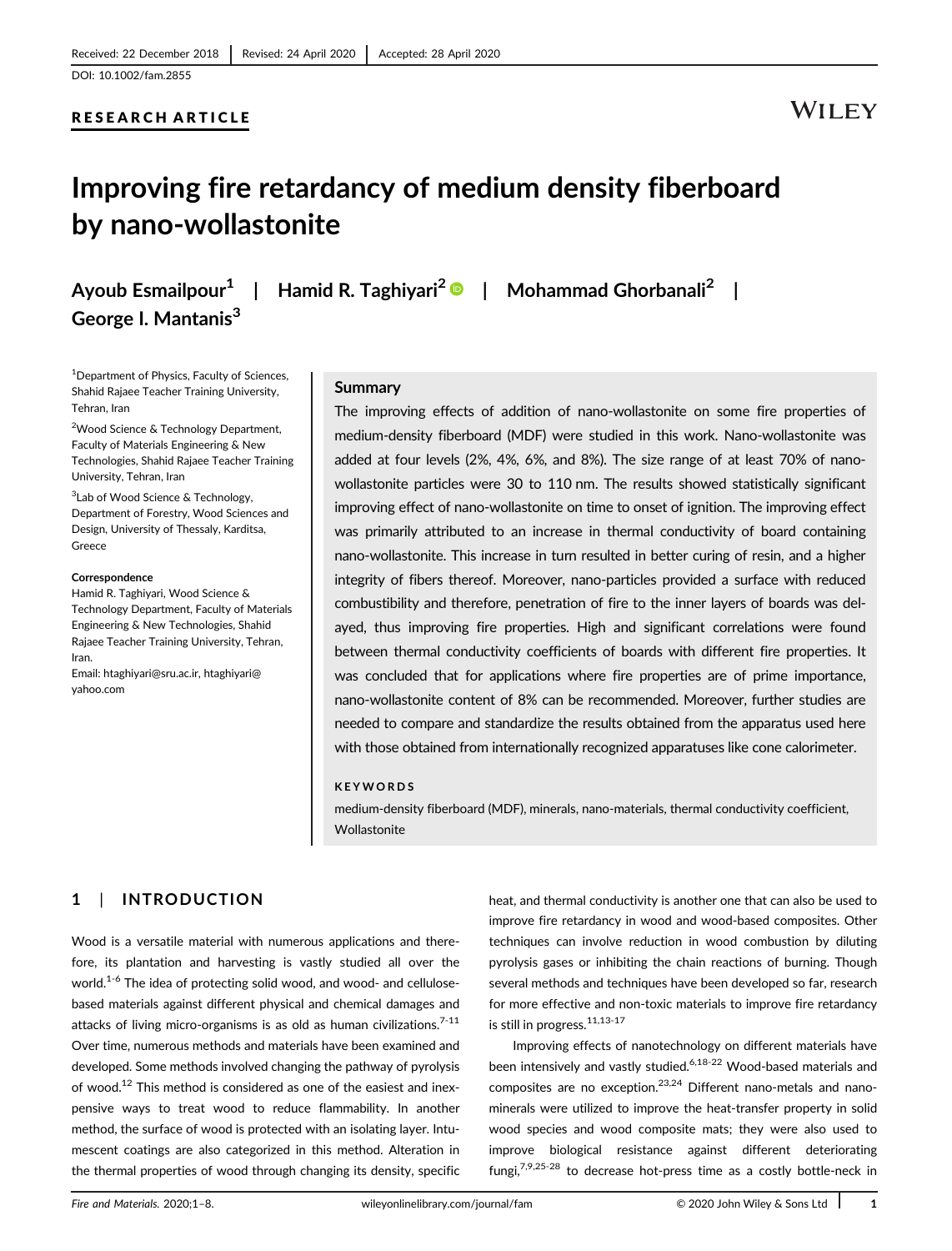nearly all wood-composite manufacturing factories, and to increase thermal conductivity in solid wood and composite mats.<sup>29</sup>

In this connection, wollastonite is a calcium inosilicate mineral  $(CaSiO<sub>3</sub>)$ , which contains small amounts of iron, magnesium, and manganese substituting for calcium, that has been proved as nontoxic and harmless for both human health and wildlife.<sup>30-34</sup> Nano-wollastonite was reported to significantly improve the biological resistance of wood and wood-based composites against wooddeterioratingfungi,35,36 to improve thermal conductivity, physical and mechanical properties of wood-basedcomposites,<sup>36</sup> and to give promising results in lowering ignitability of wood and composites at high retention levels.<sup>37-41</sup> However, the authors came across little or no research projects studying the outcome of nano-wollastonite (NW) at lower levels. Therefore, the present research work was carried out to find out if lower contents of NW can have improving effects on fireproperties of medium-density fiberboard (MDF) as a vastly used wood-based composite around the world.

# 2 | MATERIALS AND METHODS

#### 2.1 | Board production

Wood fibers were purchased from the Sanaye Choobe Khazar Company in Iran (MDF Caspian Khazar). They were comprised a mixture of five species, namely beech (Fagus orientalis), alder (Alnus subcordata.), maple (Acer sp.), and hornbeam (Carpinus betulus) from the neighboring forests of Amol city (Mazandaran Province), and poplar (Populus nigra) from private forest plantations. MDF boards were fabricated with 10 mm in thickness, and a target density of  $750 \text{ kg/m}^3$ . A HT/MLM-170 hot press (Mehrabadi Mfg. Co., Tehran) was used with a nominal pressure of 160 bars. Hot- press temperature was  $160^{\circ}$ C, and duration was 7 minutes, for all treatments. Urea-formaldehyde resin (UF), a thermosetting resin from Sari Resin Manufacturing Company (Sari, Iran) was sprayed on fibers; it had a concentration of 10%, a viscosity of 200 to 400 cP, a gel time of 47 seconds, and a density of  $1.277$  g/cm<sup>3</sup>. Five replicate boards were produced in random order for each treatment. From each board, two fire specimens were cut to measure fire properties.

For nano-wollastonite-treated (NW) boards, NW was mixed with resin and then sprayed on fibers. Four NW concentrations (2%, 4%, 6%, and 8%) were used based on dry weight of UF resin. NW gel was produced by Vard Manufacturing Company of Mineral and Industrial Products (Iran). At least 70% of particles ranged from 30 to 110 nm, with the remaining 30% bigger than this range. Formulation of NW gel has been reported by Taghiyari et al.<sup>7</sup> Boards were conditioned in an environmental room (25°C ± 2°C, 50% ± 3% relative humidity) to reach an equilibrium moisture content of  $7.5\% \pm 2\%$ , before the fire property tests.

## 2.2 | Fire property tests

Studies on fire properties and heat release of newly developed composites and materials are usually reported based on cone calorimeter, single item test, room corner test, or the Steiner tunnel test. However, not all material testing laboratories can afford these costly tests and apparatuses. Therefore, the idea of designing an easy apparatus and method was brought up so that every laboratory can test the surface flammability of new composites. Slide Fire Test Apparatus (SFTA) was designed and built, using piloted ignition, with the primary idea to test different surface flammability properties in low costs<sup>39,40</sup> (Figure 1). Still, it is to be noted that SFTA does not provide some information such as heat release rate, as other internationally accepted apparatuses like cone calorimeter does, and therefore, further comparing studies should be carried out to come to a firm conclusion as to the functionality and effectiveness of new retardants found promising by SFTA. However, the ignitability of surfaces treated with newly developed retardants can easily and trustfully be measured by SFTA for comparison purposes with the results obtained from un-treated surfaces. Therefore, SFTA can give a primary idea with the lowest cost possible, and an easy way for comparison for new researchers, as to the impact of new fire retardants and additives. Natural gas was used as the fuel; it mainly comprised of methane  $CH_4$  (90%-98%). The producer reported that other hydrocarbons accompanied methane  $(C_2H_6)$ : 1%-8%; C<sub>3</sub>H<sub>8</sub>: 2%; H<sub>4</sub>H<sub>10</sub> + C<sub>5</sub>H<sub>12</sub>: less than 1%; and also N<sub>2</sub> + H<sub>2</sub>S  $+ H<sub>2</sub>O$ : less than 1.5%). The gas flew steadily at 0.097 lt/s through a Bunsen-type burner hold at  $45^\circ$  to burn specimens that were vertically positioned on a holder. The internal diameter of the burner was 11 mm. The burner was mounted on a slide, easily moving back and forth from the specimen. Once gas was ignited with the exact flow rate, and specimen was positioned firm in place, the slide was moved forward so that specimen was exposed to fire from the burner. The time it took for the specimen to develop a visible flame was measured as the "time to onset of ignition." This property shows ignitability of a surface. When the ignitability of a control surface is compared to that of a retardant-treated surface, comparison can be made as to the effectiveness of the retardant. Similarly, the time it took for the specimen to glow was registered as the "time to onset of glowing." Each specimen was exposed to piloted fire for 120 seconds in accordance with the standard ISO 11925-3. Once the fire-exposing time was up, a slide on which the burner was mounted, was pulled back to discontinue fire-exposure immediately. However, the time that evident fire continued on each specimen was registered as "duration of burning." This property indicates the potential of a surface to spread fire across; that is, how long a surface can keep fire on it when a source fire is extinguished. The shorter a surface keeps an evident fire, the better, as this reduces the potential of spreading fire across a panel. Once the flame on each specimen was extinguished, and it was cooled off, the length and width of the burnt area were measured.

#### 2.3 | Thermal conductivity measurement

Thermal conductivity was measured using a KD2-Pro Thermal Properties Analyzer device, produced by Decagon Devices Inc. (USA). Heat was applied to a single needle (TR-1) for a time (th). The temperature was monitored in the needle of the device all the way during heating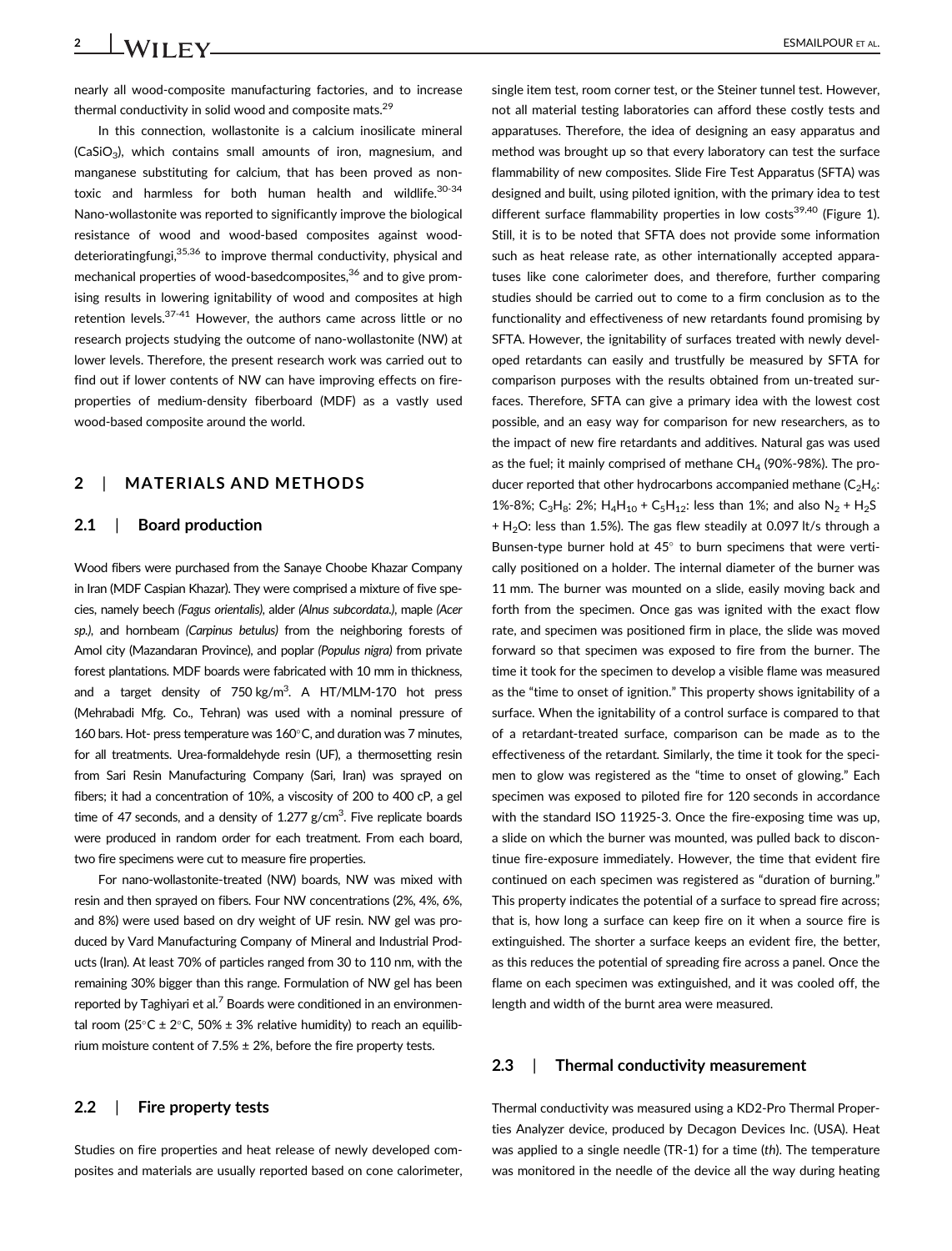

FIGURE 1 Schematic picture of the slide fire testing apparatus (SFTA) (invented under Iranian Patent No. 67232; approved by Iranian Research Organization for Science and Technology under license No. 3407)<sup>39</sup>

and for an additional time equal to th after heating. The temperature during heating was then calculated by Equation  $(1).^{35}$ 

$$
T = m_0 + m_2 t + m_3 Int
$$
 (1)

where  $m_0$  is the ambient temperature during heating,  $m_2$  is the rate of background temperature drift, and  $m_3$  is the slope of a line relating temperature rise to logarithm of temperature.<sup>35</sup>

The thermal conductivity was then calculated by Equation (2).

$$
k = \frac{q}{4\pi m_3} \tag{2}
$$

where k is the thermal conductivity  $(\frac{W}{m \cdot k})$ ,  $q$  is the heat input (W), and  $m<sub>3</sub>$  is the slope of a line relating temperature.<sup>35</sup>

## 2.4 | SEM imaging

A scanning electron microscope (SEM; Hitachi SU8010, Japan) was used at the Thin-Film Laboratory, FE (field emission)-SEM lab, School of Electrical and Computer Engineering, The University of Tehran.35,41,42 The SEM apparatus was equipped with a field-emission cathode in the electron gun, providing a narrow probe beam to improve spatial resolution and to minimize sample charging and damage. Preparation of specimens included mounting them on an aluminum stub with double-sided tape and sputter coated with a gold alloy.35,41,42

#### 2.5 | Statistical analysis

Statistical analysis was carried out by a SAS software, version 9.2 (Cary, NC USA). One-way analysis of variance (ANOVA) was performed on the average values to ascertain significant differences at the 95% level of confidence. Hierarchical cluster analysis, including dendrograms and Ward methods (using squared Euclidean distance intervals), were carried out using SPSS/18, version 18 (IBM, USA). The scaled indicator above the cluster shows similarities and differences on a number-value basis between treatments. Smaller numbers on the scale indicator mean more similarity, while larger numbers indicate that there are differences to a greater extent. When different treatments are connected by a vertical line on smaller numbers on the scaled indicator, it means that these treatments are overall considered similar, and when they are connected on larger numbers, they may be considered quite different. Fitted-line, contour, and surface plots were designed in Minitab software, version 16.2.2 (Minitab Inc., USA).

### 3 | RESULTS AND DISCUSSION

Results of the present study clearly showed that there was a statistically significant difference at 95% level of confidence in the time to onset of ignition among the treatments (Figure 2A). The highest and lowest times to onset of ignition were observed in NW-8% (25 seconds) and control (11.7 seconds) boards, respectively. That is, the ignitability of the surface was decreased to less than half by addition of 8% nano-wollastonite to UF resin.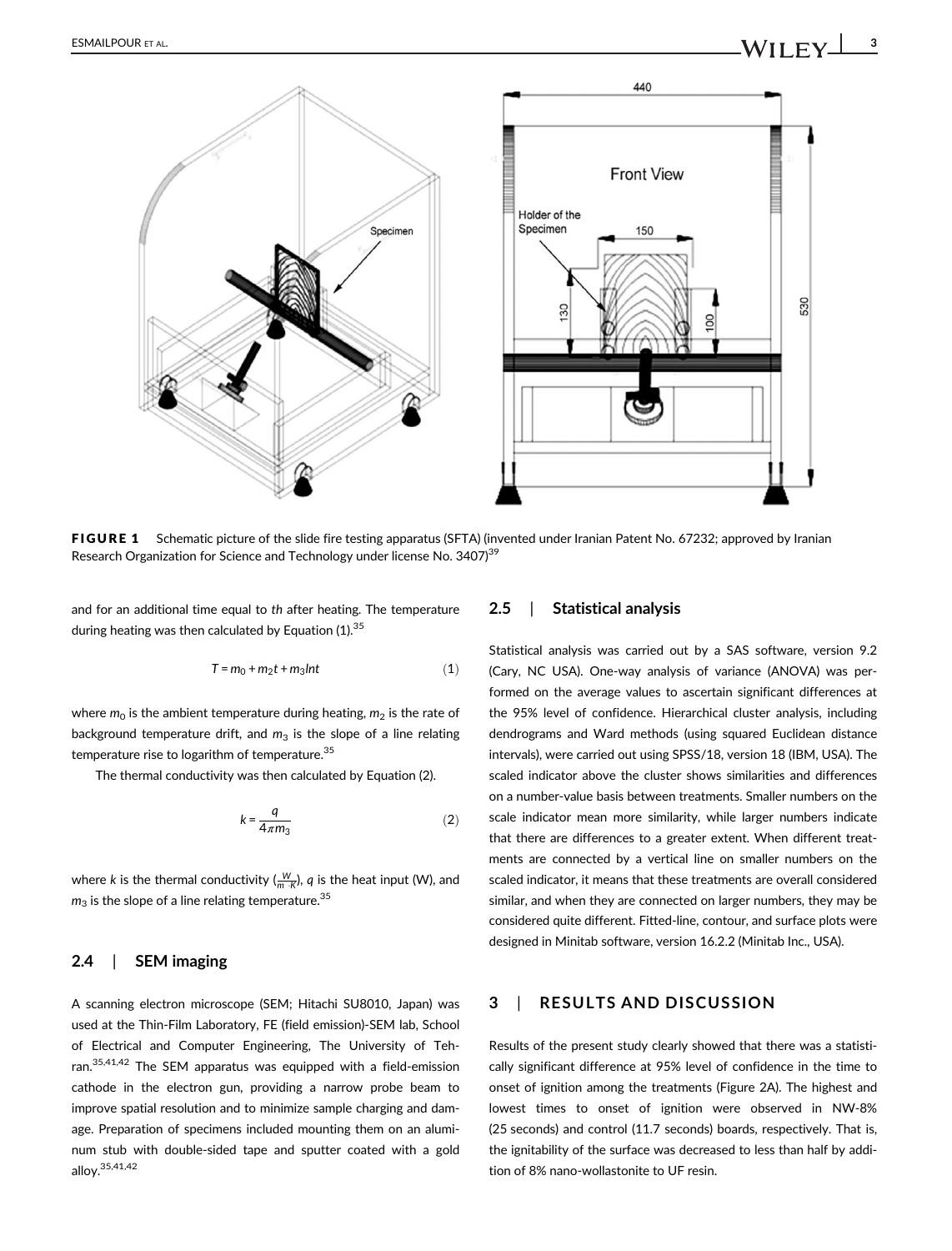

FIGURE 2 Fire properties of times to onset of ignition A, and glowing B, duration of burning C, width D, and length E of the burnt area in the five treatment boards (NW, nanowollastonite; 2, 4, 6, and 8 = nanowollastonite contents) [Colour figure can be viewed at [wileyonlinelibrary.com\]](http://wileyonlinelibrary.com)

79 80 77 70

Control NW-2% NW-4% NW-6% NW-8%

Time to onset of ignition was increased as NW-content increased, though in a few cases the increase was not statistically significant. This increase was attributed to some reasons. Firstly, addition of NW to boards improved thermal conductivity coefficient (Table 1). $35,43$ This improvement made the fibers on the surface of MDF boards to better stuck together and kept firmly in their position, consequently a higher integrity of fibers in composite was achieved, and eventually an improvement in mechanical properties was reported.<sup>35,44</sup> This better integrity of fibers delayed the process of catching fire on the surface layer of the boards containing NW; in other words, loose fibers in control boards tend to catch on fire more easily in comparison with more integrated fibers in NW-treated boards. Scanning electron microscopy (SEM) showed loose fibers on the surface of control MDF boards (Figure 3A), while NW-treated board showed higher integrity

60 65

 $\mathsf{mmm}$  80

70 75

mm

among surface fibers (Figure 3B). In this connection, high and significant correlation was calculated between thermal conductivity coefficients of different treatment boards with the fire properties measured in the present project. The R-square between thermal conductivity coefficients and time to onset of glowing was as high as 98.7% (Figure 4). Furthermore, it has been reported that NW makes bonds with the wood cell-wall polymers.<sup>42</sup> In that work, a strong adsorption of NW on cellulose polymers was calculated. As reported, these new chemical bonds largely contribute to improvements in the physical and mechanical properties of composite panels.<sup>35,43-46</sup> The ultimate outcome of the formation of new bonds would be a better integrity among fibers in the composite matrix, resulting in an improvement in fire properties. In addition, NW had a second impact on increasing the time to onset of ignition by transferring the heat at the point nearest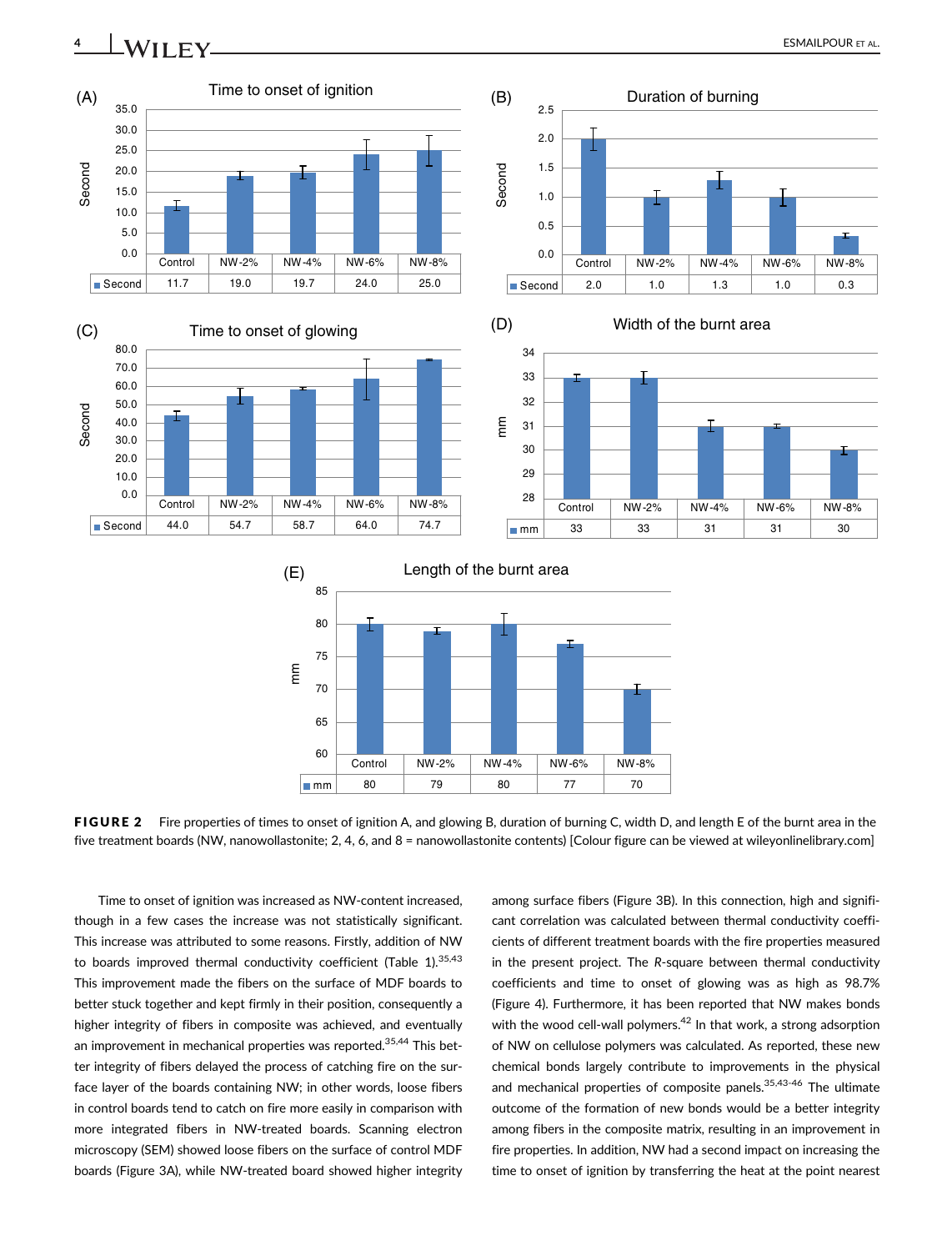<code>TABLE 1  $\,$  Thermal</code> conductivity coefficient (W  $\rm m^{-1}$  K $^{-1}$ ) in the five treatments of the medium-density fiberboards (NW = nanowollastonite content)<sup>35</sup>

| <b>MDF</b> board treatments                                    | Control      | <b>NW-2%</b> | <b>NW-4%</b> | NW-6%    | <b>NW-8%</b> |
|----------------------------------------------------------------|--------------|--------------|--------------|----------|--------------|
| Thermal conductivity coefficient (W $m^{-1}$ K <sup>-1</sup> ) | $0.105$ (C)* | 0.113(B)     | 0.119(B)     | 0.125(A) | 0.136(A)     |

Note: \*A, B, and C denote statistically significant differences (P < .05).



FIGURE 3 SEM images of untreated A, and NW-treated B, MDF boards: loose wood fibers on the surface of untreated (control) board are characteristically shown<sup>42</sup>



FIGURE 4 Fitted-line plot of the five treatment boards calculating R-square of 98.7% between thermal coefficient values vs times to onset of glowing in the five treatment boards [Colour figure can be viewed at [wileyonlinelibrary.com](http://wileyonlinelibrary.com)]

to the piloted ignition throughout the body of specimens. That is, accumulation of heat to reach the ignition level was significantly delayed.<sup>12</sup>

Similarly, a statistically significant improvement in time to onset of glowing was observed by an increase in NW-content of boards (Figure 2B). The highest and lowest times to onset of glowing occurred in NW-8% (74.7 seconds) and control (44 seconds) boards, significantly. This increase in time to onset of glowing was attributed to the same reason that was discussed above for the time to onset of ignition. Contour and surface plots clearly demonstrated an increasing trend in both times to onset of ignition and glowing versus thermal conductivity coefficients (ie, NW-content) increased (Figure 5A,B).

With regard to fire property of duration of burning once the piloted fire was removed from specimens, the highest and lowest durations were in agreement with the improvements achieved in the two properties discussed above as a result of addition of NW (Figure 2C). It is to be noted that for the two properties of times to onset of ignition and glowing, the improvement would be in form of an increase in the time values, while improvement in duration of burning would be in form of a decrease. The highest duration of burning was in control boards (2 seconds). The lowest duration was found in boards with the highest NW-content (0.3 second). This indicated that the time needed for flame to spread across the surface of NW8%-treated MDF panels would be improved to more than 500% in comparison to control panels. This indicated the effect of the addition of NW in shortening the time to the extinguishment of a visible fire on specimens. In this regard, the high duration of burning in the control boards is attributed to their lower mechanical properties.<sup>35</sup> That is, fibers on surface of boards were not as strongly integrated to each other as in boards with NW-content, resulting in an easier catching on fire and higher duration of burning in the control boards. Moreover, the mineral nature of NW particles provided a surface with reduced combustibility against penetration of fire to inner parts of boards, still decreasing duration of burning. It is also hypothesized that inclusion of NW may have increased the density and consequently created a blockage to volatile emissions from the subsurface of the pyrolysis zones, delaying pyrolysis. In this connection, former studies reported a significant decrease in both gas and liquid permeability of nano-treatedcomposites, $45$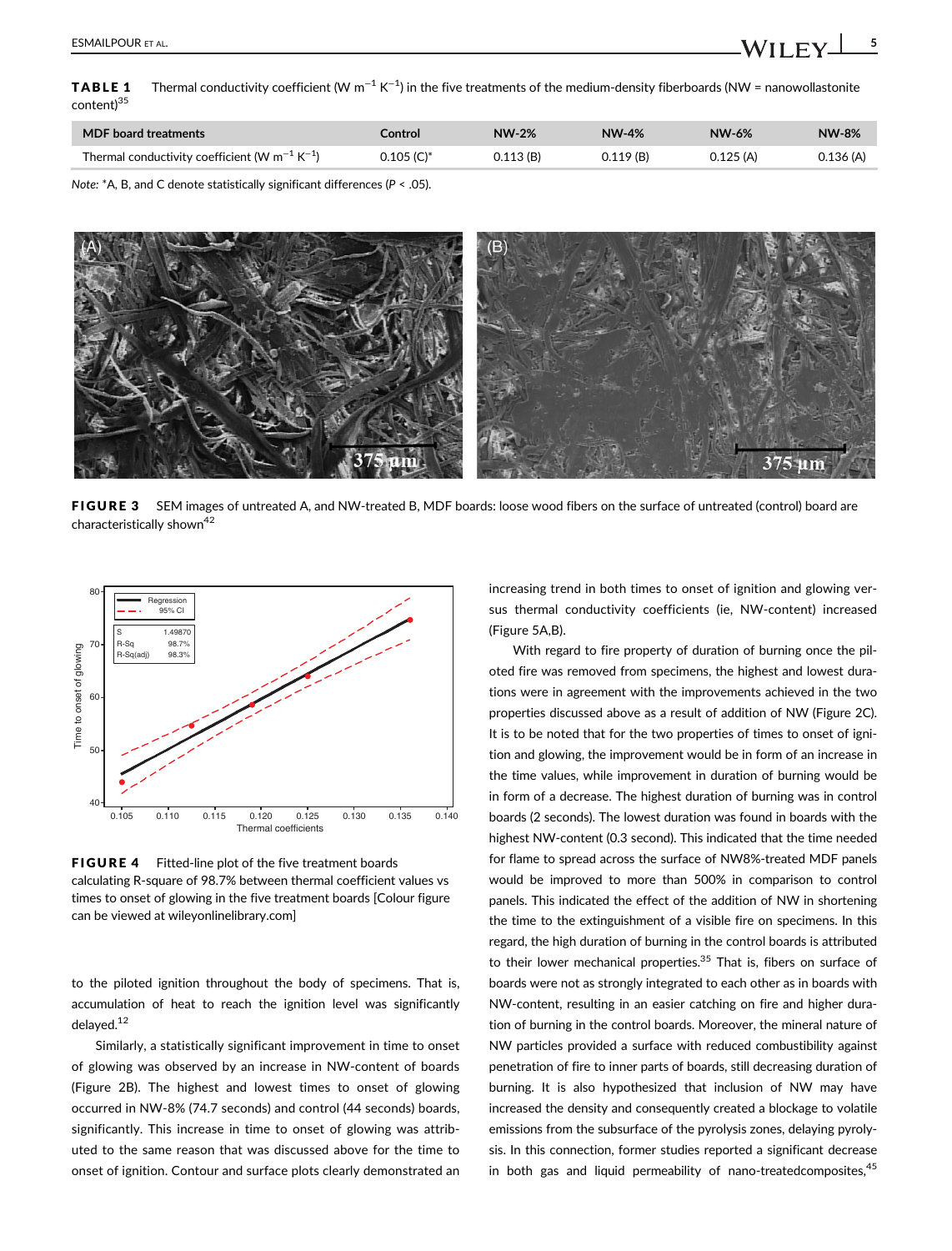



FIGURE 5 Contour A, and surface B, plots of the five treatment boards based on times to onset of ignition and glowing vs thermal coefficient values in the five treatment boards [Colour figure can be viewed at [wileyonlinelibrary.com](http://wileyonlinelibrary.com)]

![](_page_5_Figure_3.jpeg)

FIGURE 6 Cluster analysis of the five treatment boards based on fire properties measured in the present research project (NW, nanowollastonite; 2, 4, 6, and 8 = nanowollastonite contents)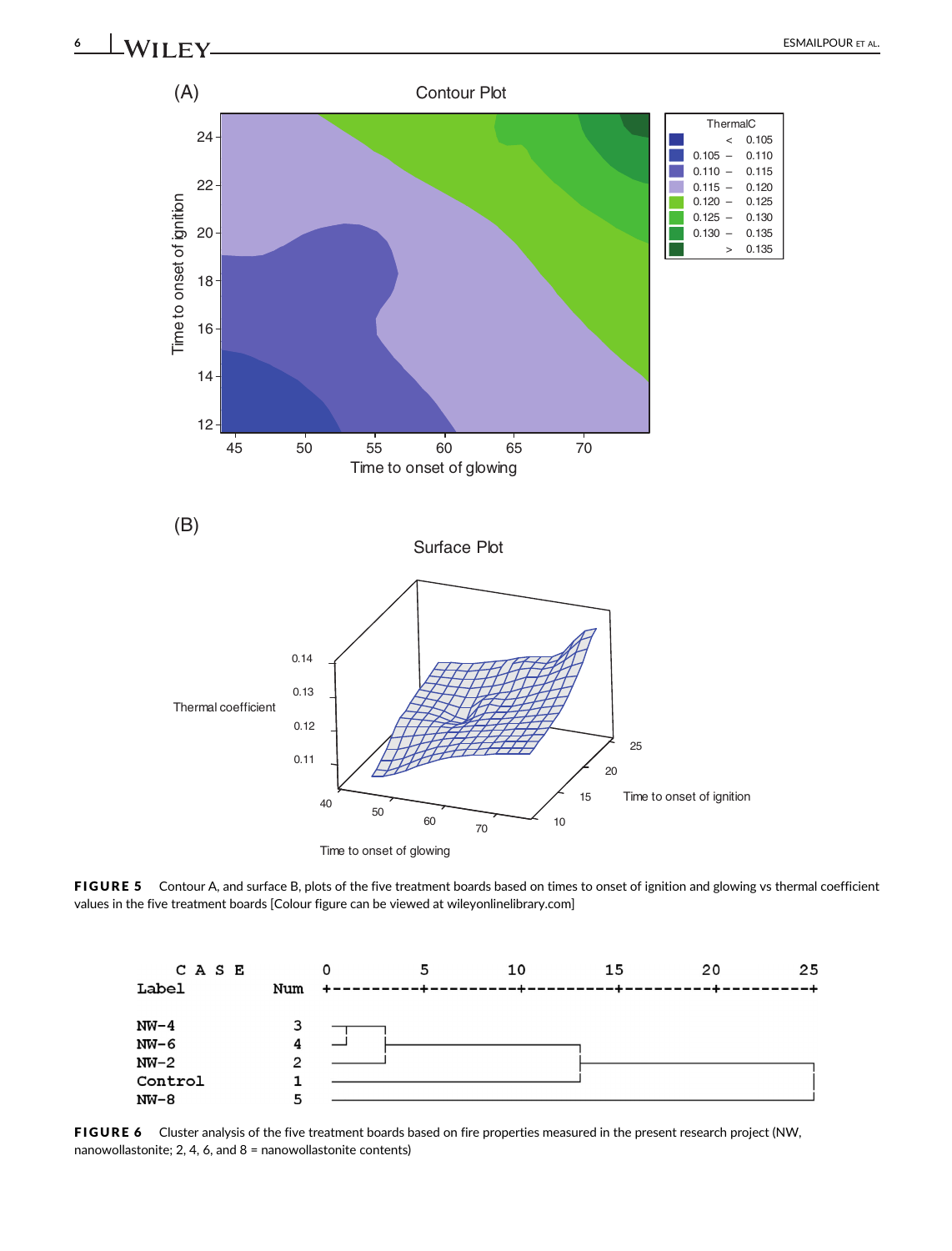indicating the potential of the above mentioned hypothesis. However, as density profile of panels was not measured in the present study, further studies should be carried out to come to a final conclusion in this regard.

Width and length of the burnt areas followed the same overall trend as the three properties were already discussed (Figures 2D,E); that is, increase in NW-content had a significant improving effect on length and width of the burnt area, though the improvement at lower NW-content (2%) was not statistically significant.

Cluster analysis based on all fire properties measured in the present work illustrated significantly different clustering of NW-8% treatment in comparison to other treatment boards (Figure 6) because the vertical connecting line is on the number "25" based on the scaled indicator. Other boards with NW-contents (2%, 4%, and 6%) showed similar clustering, as the vertical connecting lines among all these three treatments are less than the number "5" based on the scaled indicator. It can therefore be concluded that the overall fire properties of these three treatments can be considered rather similar, though some differences can be observed when each fire property is considered separately and individually. Control boards were clustered significantly different with all NWtreated boards. As MDF panels produced with UF resin are susceptible to vapor and water and therefore they are mainly used for interior design. Though there are not much difference between NW6% and NW8% in some of the fire properties measured here, in order to provide more protection against fire, the highest NW-content of 8% is recommended. Previously, Taghiyari et al<sup>35</sup> recommended NW-content of 6% to the industry for improving the mechanical properties. Comparison of the clustering analysis based on fire properties with that based on physical and mechanical properties in the previous study $37$  revealed that the optimum level of NW-content would be different, if fire or mechanical properties are of major importance.

# 4 | CONCLUSION

Nano-wollastonite (NW) was added to medium density fiberboard (MDF) at four levels of 2%, 4%, 6%, and 8%, based on the dry weight of ureaformaldehyde resin, to investigate its effects on fire properties in comparison to untreated MDF boards. Three properties of times to onset of ignition and glowing, as well as duration of burning, were significantly and steadily improved as NW-content was increased in MDF boards. The two properties, width and length, of the burnt area showed a slight improvement only at higher NW-contents of 6% and 8%, respectively. The improvement in fire properties was partially attributed to the improvement in thermal conductivity of boards, achieved as a result of the addition of NW. The improved thermal conductivity in turn resulted in a better integration of fibers, and ultimately fire properties were significantly improved. Moreover, nano-particles provided a surface with reduced ignitability, partially adding to the improving effect. High and significant R-square values were found between thermal conductivity coefficients of the five treatments with most of the fire properties. It was concluded that, increasing time to onset of ignition, along with decreasing duration of burning when the piloted fire is removed, can be considered

as two important fire properties that were improved. In this connection, where fire properties are of major importance, an 8% content of NW should be recommended to provide the highest improvement. However, as SFTA is a newly-developed apparatus for primary studies and screening tests on new materials, further studies on large-size specimens with internationally recognized test methods and apparatuses like cone calorimeter should be carried out to come to a final conclusion in to the effectiveness and the best loading of NW in MDF panels.

#### ACKNOWLEDGEMENTS

The corresponding author appreciates constant scientific support of Mr. Jack Norton (Retired, Horticulture & Forestry Science, Queensland Department of Agriculture, Forestry and Fisheries, Australia), as well as Alexander von Humboldt Stiftung.

#### ORCID

Hamid R. Taghiyari <https://orcid.org/0000-0002-6952-0923>

#### REFERENCES

- 1. Behling M, Piketty MG, Morello TF, Bouillet JP, Mesquita Neto F, Laclau JP. Eucalyptus plantations and the steel industry in Amazonia – a contribution from the 3-PG model. Bois et Forets des Tropiques. 2011;309(3):37-49.
- 2. Taghiyari HR, Tajvidi M, Taghiyari R, Mantanis GI, Esmailpour A, Hosseinpourpia R. Nanotechnology for wood quality improvement and protection. Nanomaterials for Agriculture and Forestry Applications. New York, NY: Elsevier; 2020:469-489. Chapter 19. [https://doi.org/](https://doi.org/10.1016/B978-0-12-817852-2.00019-6) [10.1016/B978-0-12-817852-2.00019-6](https://doi.org/10.1016/B978-0-12-817852-2.00019-6).
- 3. Papadopoulos AN. Chemical modification of solid wood and wood raw materials for composites production with linear chain carboxylic acid anhydrides: a brief review. BioResources. 2010;5:499-506.
- 4. Hassani V, Taghiyari HR, Schmidt O, Maleki S, Papadopoulos AN. Mechanical and physical properties of oriented Strand lumber (OSL): the effect of fortification level of Nanowollastonite on UF resin. Polymers. 1884;2019:11.
- 5. Taghiyari H, Esmailpour A, Papadopoulos A. Paint pull-off strength and permeability in Nanosilver-impregnated and heat-treated beech wood. Coatings. 2019;9:723.
- 6. Mishra PK, Ekielski A. The self-assembly of lignin and its application in nanoparticle synthesis: A short review. Nanomaterials. 2019;9:243.
- 7. Mantanis G, Terzi E, Kartal SN, Papadopoulos A. Evaluation of mold, decay and termite resistance of pine wood treated with zinc- and copperbased nanocompounds. Int Biodeterior Biodegrad. 2014;90:140-144.
- 8. Sobral LV, Melo KN, Souza CM, et al. Antimicrobia and enzymatic activity of anemophilous fungi of a public university in Brazil. Anais da Academia Brasileira de Ciências. 2017;89(Suppl 3):2327-2356.
- 9. Lykidis C, Bak M, Mantanis G, Neméth R. Biological resistance of pine wood treated with nano-sized zinc oxide and zinc borate against brown-rot fungi. Eur J Wood Wood Prod. 2016;74(6):909-911.
- 10. Lykidis C, de Troya T, Conde M, Galvan J, Mantanis G. Termite resistance of beech wood treated with zinc oxide and zinc borate nanocompounds. Wood Mater Sci Eng. 2018;13(1):45-49.
- 11. Esmailpour A, Taghiyari HR, Majidi Najafabadi R, Kalantari A, Papadopoulos A. Fluid flow in cotton textile: effects of wollastonite nanosuspension and aspergillus Niger fangus. Processes. 2019;7:901. [https://doi.org/10.3390/pr7120901.](https://doi.org/10.3390/pr7120901)
- 12. Östman BAL, Tsantaridis LD. Heat release and classification of fire retardant wood products. Fire Mater. 1995;19(6):253-258.
- 13. LeVan S, Winandy JE. Effect of fire retardant treatments on wood strength: a review. Wood Fiber Sci. 1990;22(1):113-131.